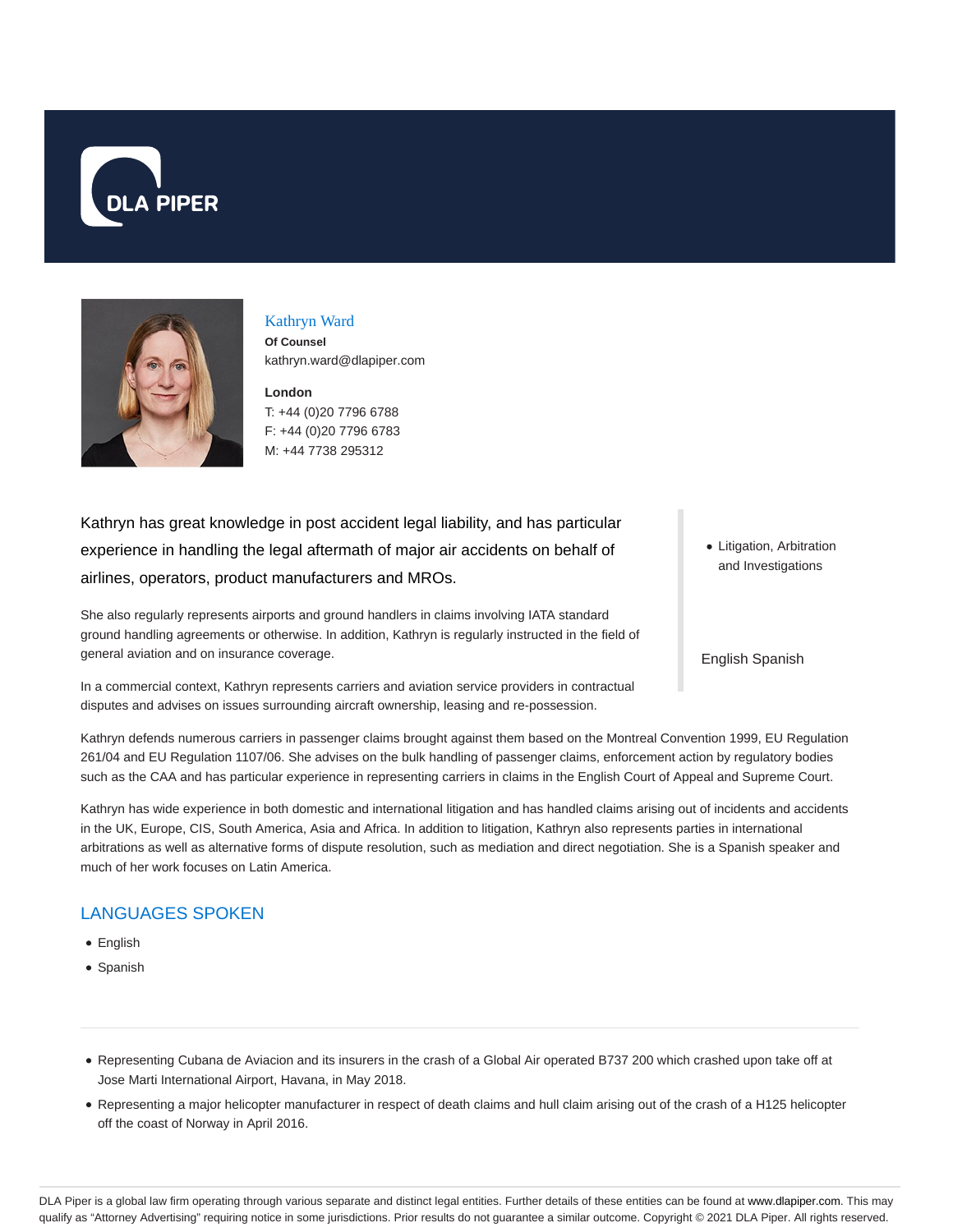- Representing a major aircraft manufacturer in English jurisdiction proceedings against a carrier's insurers claiming loss due to the heavy landing of an Airbus A320-200 in September 2013 in Rome.
- Representing an Indonesian ground handler in a claim against it by two carriers which collided on the runway at Halim Perdanakusuma International Airport, Jakarta in April 2016.
- Representing the pilot of an MD Skyraider aircraft in a collision with a Mustang at an air show in July 2011.
- Representing the insurers of the operator of an Alpi Pioneer 400 aircraft which crashed on approach to Popham Airfield in January 2015.
- Representing insurers of the operator of a Socata TBM 700A aircraft which crashed on a flight from Kempen Airport in the Netherlands to Mandelieu Airport in France in April 2013.
- Representing the directors of various insurers threatened with criminal proceedings arising out of the crash of a Hawker Siddeley 748 aircraft in Africa in 2004.
- Representing a South African bank in relation to the repossession of two aircraft operated by a carrier which defaulted on the mortgage in 2009.
- Representing a major UK carrier in a commercial dispute with an airport in relation to its decision to withdraw its base from the airport in 2006.

### **CREDENTIALS**

## Professional Qualifications

• Solicitor of the Senior Courts of England and Wales

### **Recognitions**

Kathryn is described by Chambers UK 2013 as "a very accomplished lawyer with good industry experience and a very wide breadth of knowledge".

### **Education**

- Sheffield University, BA (Hons) Law
- Nottingham Law School, Spanish Diploma in Legal Practice

### INSIGHTS

# **Publications**

**Bott & Co Solicitors Ltd v Ryanair DAC – Supreme Court reverses Court of Appeal decision on equitable liens**

22 March 2022

Recent decision from Supreme Court on equitable liens reverses Court of Appeal decision.

**Brexit: The end for 261?**

#### 17 December 2020

Currently, passengers travelling on flights into and out of an EU Member State with EU carriers, or out of an EU Member State with non-EU carriers, are afforded certain protections and rights including the right to fixed compensation in the event of cancellation, long delay, or denied boarding pursuant to Regulation 261/2004.